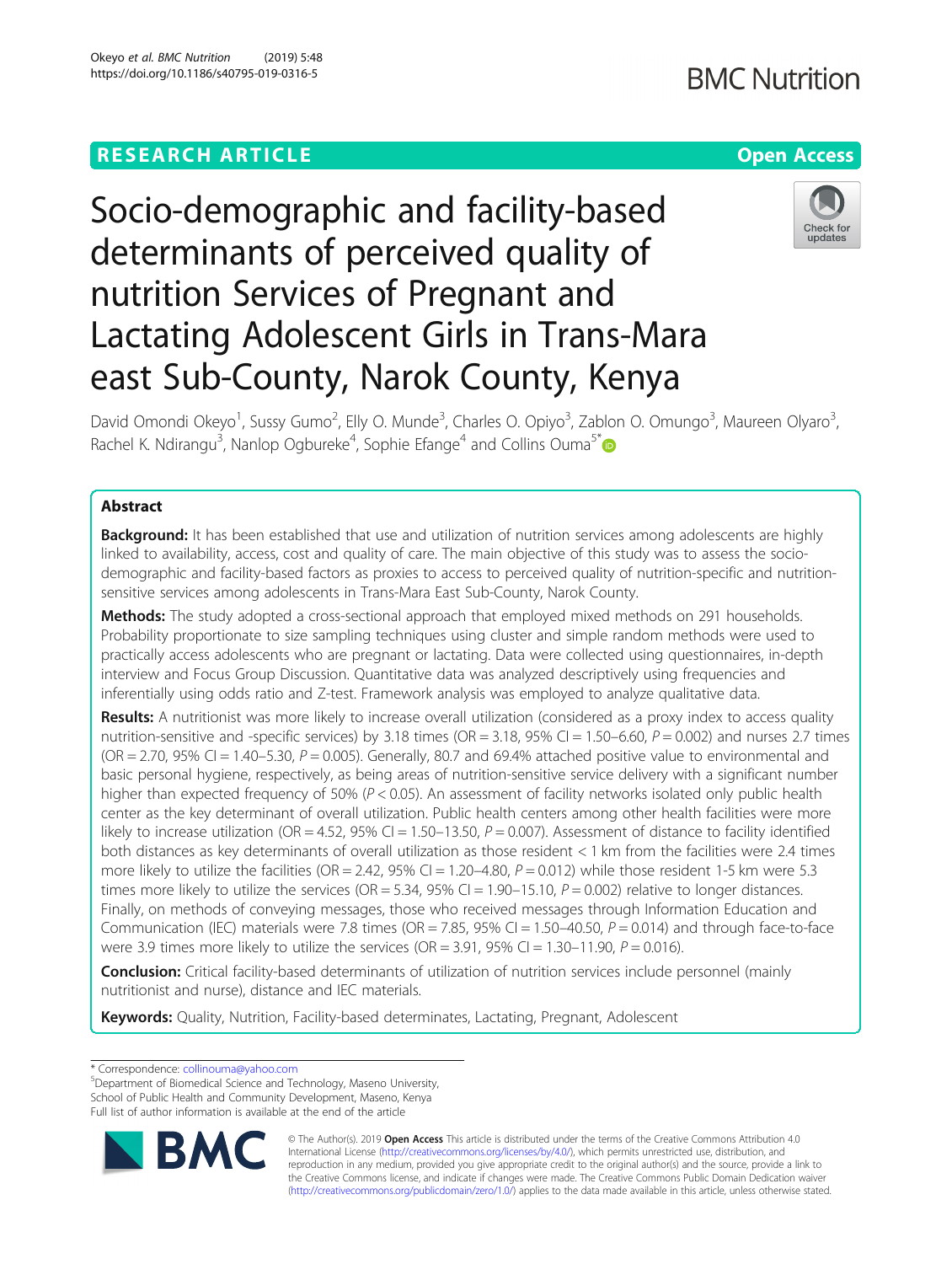## Introduction

Globally, there are limited data specific to access and utilization of nutritional advice and services of adolescents. Use and utilization of nutrition services among adolescents are highly linked to self-esteem, poverty, health beliefs, customs of the community in which they belong, the social structure and the level of education [[1\]](#page-8-0). The level of education plays a significant role in the access to and utilization of nutrition services as confirmed by studies conducted in developing countries which attempted to isolate maternal education as one of the most important determinants of utilization of nutrition services, after controlling for other factors [\[1](#page-8-0), [2](#page-8-0)]. The net effect of education on access and utilization of nutrition services among adolescents is significantly associated with young age at marriage and early childbearing. Education not only improves communication but also makes the adolescent to be confident enough to make decisions that affect their nutrition status [\[3](#page-8-0)]. Moreover, education imparts a feeling of self-worth and self-confidence, traits which are both critical in achieving changes in nutrition-related behavior [[4,](#page-8-0) [5\]](#page-8-0).

Socio-economic status has also been associated with significant effect on the utilization of maternal nutrition services [\[4](#page-8-0), [5](#page-8-0)]. Adolescent from households that are wealthy are more likely to use nutrition services than those from poor households [\[4,](#page-8-0) [5](#page-8-0)]. Limited access and utilization of nutrition services among poor households could be due to the low priority given to health-seeking behaviour as compared to other daily basic needs, less formal education, unemployed, and detachment from social networks [[6,](#page-8-0) [7\]](#page-8-0).

Inadequate numbers of skilled health care workers and medical resources tend to mask the provision of appropriate quality of maternal healthcare [\[8\]](#page-8-0). This implies that quality of nutrition services offered by health personnel could be a proxy indicator to access and utilization of such services among adolescents, consequently leading to poor access and utilization of nutrition services among adolescents. However, this implication may be acceptable with caution since at times workforce and resources may be limited but of high quality.

In Narok County, 40% of girls aged 15–19 years were found to begin child-bearing in a Kenya Demographic Health Survey [[9](#page-8-0)]. This was almost two times higher than the Kenyan national level (18%), yet to date, no study has assessed the socio-demographic and facility-based perceived quality of nutrition services in determining adolescents' access and utilization of nutritional advice and services in Trans-Mara East Sub-County, Narok County. It is against this background that the aim of the current study focused on elucidating the socio-demographic and facility-based perceived quality of nutrition services in determining adolescents' access and utilization of nutritional advice and services in Trans-Mara East Sub-County, Narok County, Kenya.

## Methods

## Study setting and research design

This study was conducted within Narok County where 40% of girls aged 15–19 years have begun child-bearing. In this region of study, 7.4% of adolescents are pregnant with their first child and 33% have ever given birth as compared to the national levels of 3.4 and 14.7%, respectively. These statistics are supported by the risks facing adolescents in Kenya which include but not limited to: high HIV infections, particularly among girls (16% of people living with HIV are aged 10–24 years); high teenage pregnancies (18%); early marriages (11%) for older adolescents (15–19 years); persistent female genital mutilation (11%); high rates of anaemia (41%) among pregnant adolescents; high number of adolescents exposed to sexual violence (11%) and physical violence (50%) as well as low secondary school attendance with a net ratio of 47%. All these risks perpetuate further the vulnerability of this age group to a healthy life.

The study was carried out in Trans Mara East Sub-County within Narok County. Trans Mara East Sub-County was purposively selected since it is the smallest in size  $(275.4 \text{ km}^2)$ , among the four sub-counties in Narok County and had the highest prevalence of teenage pregnancies [\[9\]](#page-8-0). To achieve the objectives of this formative study, a cross-sectional study employing concurrent nested quantitative priority mixed methods approaches with both quantitative and qualitative research techniques was applied as previously reported in our work [\[10](#page-8-0)]. In this case, quantitative data were given priority while qualitative data were applied to triangulate some relevant quantitative components.

## Study population and sampling technique Study population

The primary study population comprised of pregnant and lactating adolescent girls (aged 10–19 years old) resident in Trans Mara East Sub-County.

#### Sample size determination for quantitative approach

Sample size was determined using the Cochran formula [[11\]](#page-8-0), which allowed for calculation of an ideal sample size given a desired level of precision, desired confidence level, and the estimated proportion of the attribute present in the population. A total sample size of 292 was applied as previously reported in our work [[10\]](#page-8-0). As previously indicated, proportionate distribution was done across 25 clusters equivalent to villages and by adolescent status (i.e. pregnant or lactating) to select study participants.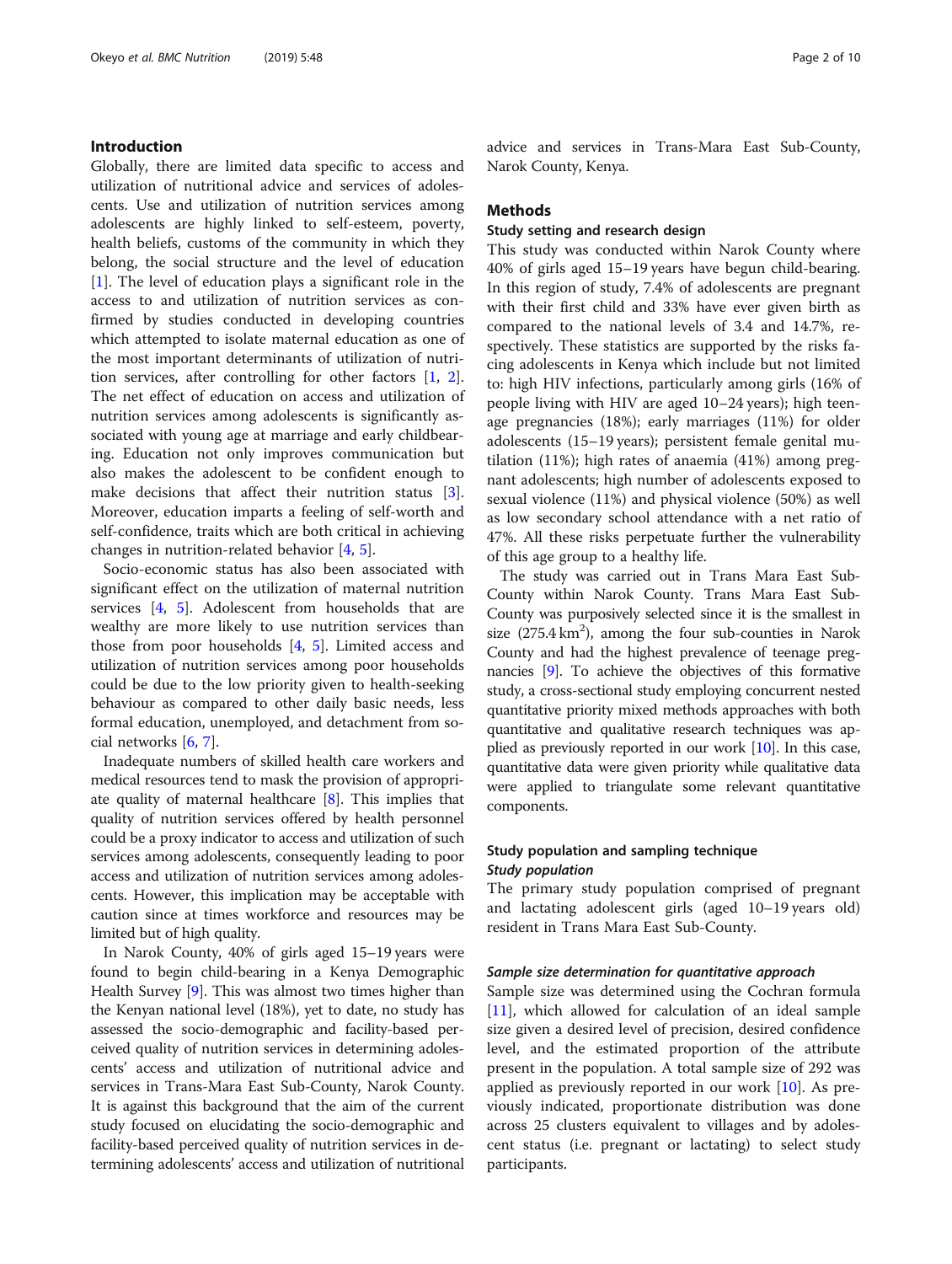## Test for sample size adequacy

Given the nature of the questionnaire where 90% of key variable measures were based on 5 point-Likert scale, descriptive test for sample size adequacy was performed using Kaiser-Mayor Olkin and Batt-test of sphericity as previously described [\[10\]](#page-8-0).

## Sampling procedure

Sampling was carried out as described in our work [\[10](#page-8-0)]. In brief, probability sampling techniques using cluster and simple random methods was used to practically access pregnant and lactating adolescents. An enumerator covered at least one village in a day to administer at least eight (8) questionnaires at random. Each enumerator moved to the center of a village selected for the day and began by facing North direction. After that, eight papers representing North (N), North East (NE), East (E), South East (E), South (S), South West and West (W) were shaken to give each direction equal chance of being selected and one piece finally picked to inform the direction to walk. Once direction was picked, an enumerator walked on a straight line to the next household until he/ she reached a household with an eligible adolescent. Once the first adolescent was interviewed the enumerator again stood at the door of the just completed house facing North again and picked a direction from the pieces of papers randomized. The enumerator again walked to the next household. This process was repeated throughout the day until all eight adolescents were interviewed. An enumerator that reached the end of the village before completing the numbers required would go back to the centre of the village and randomly select a new direction to walk to. In case an enumerator doubleselected the previous household, that household was passed until another eligible adolescent was reached. Each time an enumerator strived to interview three adolescent who were pregnant against seven who were lactating. This was to allow for proportionate distribution as per the target group listing ratio.

## Methods of data collection tools and process

Quantitative data was collected using adolescent questionnaire targeting critical indicators of access, utilization and individual power dynamics (See Supplementary File I). Focus Group Discussion guide was administered to adolescents and Community Health Volunteers (CHVs). For quality control purposes, the data enumerators were trained on the procedures and ethical issues related to the data collection and the instruments were pre-tested prior to use. The collection of data was performed under the supervision of the principal investigators. In each case, Kipsigis (local language), Kiswahili or in exceptional cases, English, was used as medium of communication.

## Questionnaire-interview method

The questionnaire was administered to each respondent by an enumerator for a period of about 45 min. The focus was given to participants' value label attached to critical items such as Collection and use of Iron and Folic Acid Supplements (IFAS), Regular nutrition assessment, Practice of quality of diet, Use of Ready to-Use Therapeutic Supplements/Ready to Use Supplementary Feeds (RUTS/RUSF), Vitamin A supplementation for the child, Use of Insecticide Treated Nets (ITNs), Regular visit for Nutrition education and counselling and overall adherence to utilization. These were treated generally as proxy quality indicators. Utilization pattern associated with nutrition services was assessed in such a way that participants who scored 4 or more items against a scoring rating between 4 and 5 were labelled 'good utilizers' while those who scored between 1 and 3 were labelled 'bad utilizers. Good utilizers were assumed to have high chances of accessing quality of nutrition services. Validation of all proxy quality indicators were done based on principle component factoring and all the indicators revealed uni-dimentionality of measures.

### Focus group discussions (FGDs)

Three focus groups targeting Community Health Workers, Parents (a group of biological parents of adolescents who either pregnant or lactating) and Motherto-Mother Support Group (a group of adolescent pregnant or lactating) were conducted to understand issues surrounding nutrition needs of the adolescent girls who are pregnant or lactating. Focus was given to quality of the services received. Each target group was made up of an average of eight (8) members to engage in free discussions. Focus group discussions (FGDs) were conducted by a trained facilitator who also acted as moderator and a note-taker. All discussions were audiorecorded using digital recorder and transcribed verbatim. Major questions of FGDs included who provides nutrition advice and services for adolescent pregnant/lactating for adolescent pregnant/lactating at the health facility? A mention of some of the facilities' nutrition pieces of advice/services provided for adolescent pregnant/lactating mothers; how accessible are these facilities and how are the nutrition advice information conveyed to the adolescent pregnant/lactating whenever they visit a facility to seek services? Finally, we asked them to gauge the level of satisfaction with the nutrition and health information provided to the adolescents.

## Statistical analyses

Quantitative data analysis adopted use of descriptive and inferential statistics. Descriptive statistics was used to characterize different frequencies. Z-test for single proportions was used to test for significant difference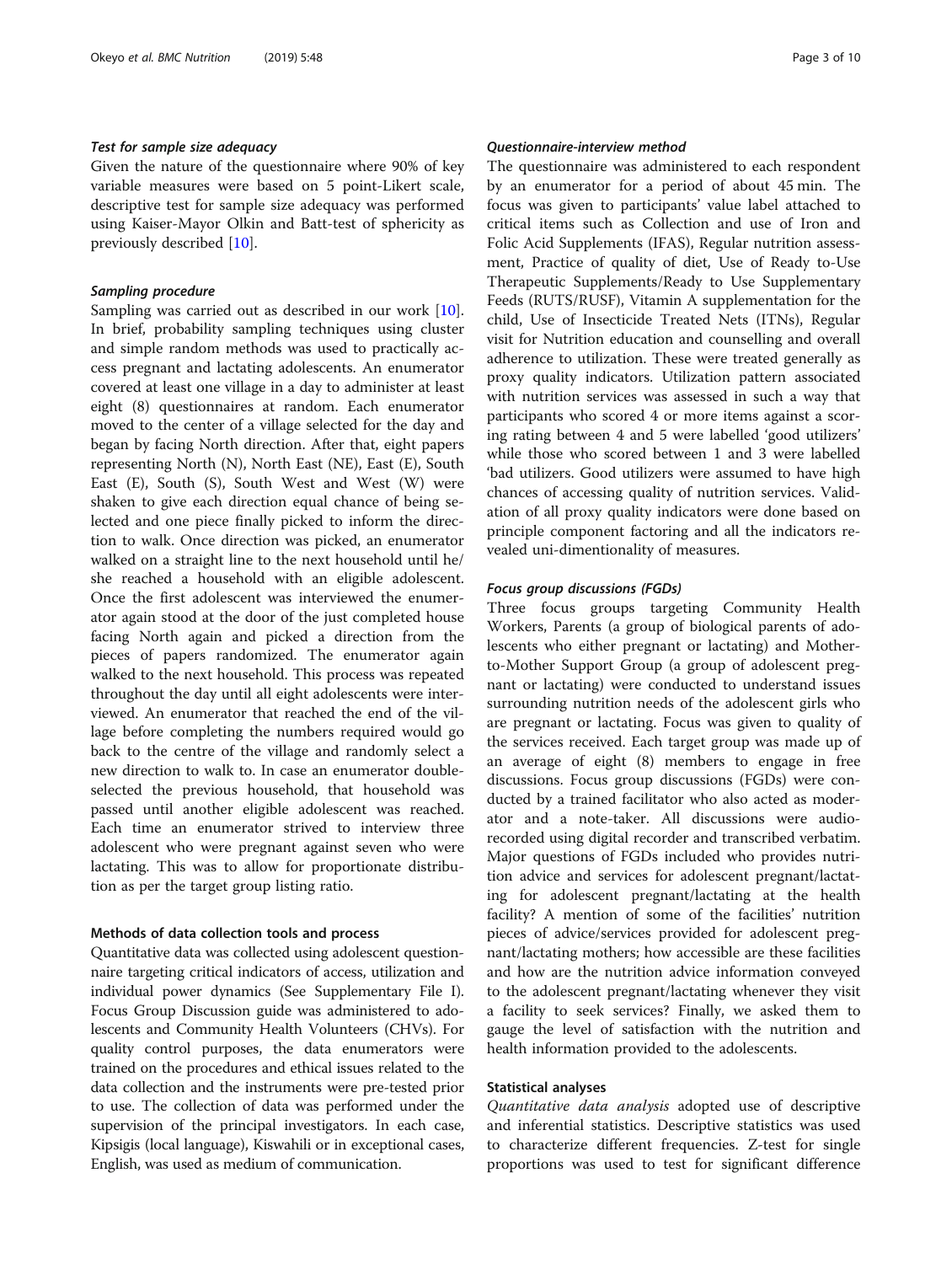between the actual frequencies and expected frequency. Expected frequency was set at 50% for dichotomized data and 100/n percent for data that had more than two options. Principal Axis Factoring was used to establish the access pattern as well as generating Batt-scores for further modeling especially for indicators that were fitted into access and utilization models to determine cause and effect. Bivariate analysis based on odds ratio were done to determine how each of the socio-demographic and facility-based variables relate with perceived quality of nutrition services among pregnant and lactating adolescent girls. Expected frequencies for categorical data proportions were estimated as a ratio of 100% to the number of possible categories for each variable.

## Diet diversity score

A simple dietary diversity score was used to predict micronutrient adequacy of diets of women of reproductive age. The food groups considered in the score for the Women Diet Diversity Score (WDDS) put more emphasis on micronutrient intake [[10](#page-8-0)] than on economic access to food. A score based on nine food groups was chosen. Consumption recall was within 24 h food consumption period. The final score grouped the scores into highest category (> 6 food groups), medium (4 and 5 food groups) and Low (at most 3 food groups).

Qualitative Data Analysis on the other hand adopted the use of Framework analysis [\[12\]](#page-8-0) for Focus Group Discussions. One key advantage with this framework analysis is that although it uses a thematic approach, it allows themes to develop both from the research questions and from the narratives of research participants. The process of data analysis began during the data collection, by skillfully facilitating the discussion and generating rich data from the interviews and FGDs, complementing them with the observational notes and typing the recorded information. This stage was followed by familiarization with the data, which was achieved by listening to voice records, reading the transcripts in their entirety several times and reading the observational notes taken during and after the interview and/or FGDs. The aim was to immerse in the details and get a sense of the interview as a whole before breaking it into parts. The next stage involved identifying a thematic framework, by writing narrative memos in the margin of the text in the form of short phrases, ideas or concepts arising from the texts and beginning to develop categories. At this stage, descriptive statements were formed and an analysis carried out on the data under the questioning route. The third stage, *indexing*, comprised sifting the data, highlighting and sorting out quotes and making comparisons both within and between cases. The fourth stage, charting, involved lifting the quotes from their original context and re-arranging them under the newly-developed appropriate thematic content.

## Results

## Response rate

The final sample size obtained was 337 adolescents who were either pregnant or lactating. This surpassed the minimum sample size required for the study.

## Socio-demographic characteristics of adolescent who are pregnant or lactating and quality-oriented overall utilization of nutrition services as proxy to access to quality nutrition services

The study assessed nutrition and health status of adolescents who were either lactating (69.1%) or pregnant (30.9%) in Trans Mara East Sub-County. Table [1](#page-4-0) presents the socio-demographic characteristics of the study participants. The study established that 69.1% of adolescent were lactating while 30.9% percent were pregnant. Among these adolescents, 58.8% were single and living with parents/ guardian, 37.4% were married, 2.1% were separated while only 1.8% were single and living alone. Majority of the adolescents had stopped going to school (30.3%), others had completed primary school (27.9%), were still attending primary school (10.7%) while others were still attending secondary school (22.0%). Collectively, it implied that 32.7% of the adolescents in this study were still attending school. Those who completed secondary (8.0%) and were still ongoing in tertiary (1.2%) made a total of 9.2%. The adolescents reported that 95.0% were Christians while only 2.7% were aligned to traditional religion. Further observation also revealed that adolescent's food sources dominantly depended on crop growing (71.6%), purchase from market (55.8%), food aid (3.9%), donations from friends and neighbors (4.2%), donation from church (0.6%) and dependency from parents (50.1%). Further analysis revealed that all the socio-demographic indicators had no influence on the overall level of utilization except dependency from parents/guardian which was more likely to reduce the level of utilization by 0.6 times [Odds Ratio  $(OR) = 0.62$ , 95% CI =  $0.39-0.99$ ,  $P < 0.05$ ].

## Perceived quality of nutrition services

Perceived quality of nutrition service delivery was assessed to demonstrate the extent to which services and nutrition needs were being met by service providers. Priority rating was given to perceived positive approval weighed by the magnitude of frequency based on the tallies of adolescents who agreed that such services were being satisfactorily offered. Generally, environmental hygiene (80.7%) and basic personal hygiene (69.4%) registered significant positive approval higher than expected frequency of 50% ( $P <$ 0.05). These domains of service were in the category of nutrition-sensitive issues.

Regular nutrition assessment both at ante-natal and postnatal (54.9%) and provision of IFAS (53.1%) were positively evaluated by slight majority. Adolescent services that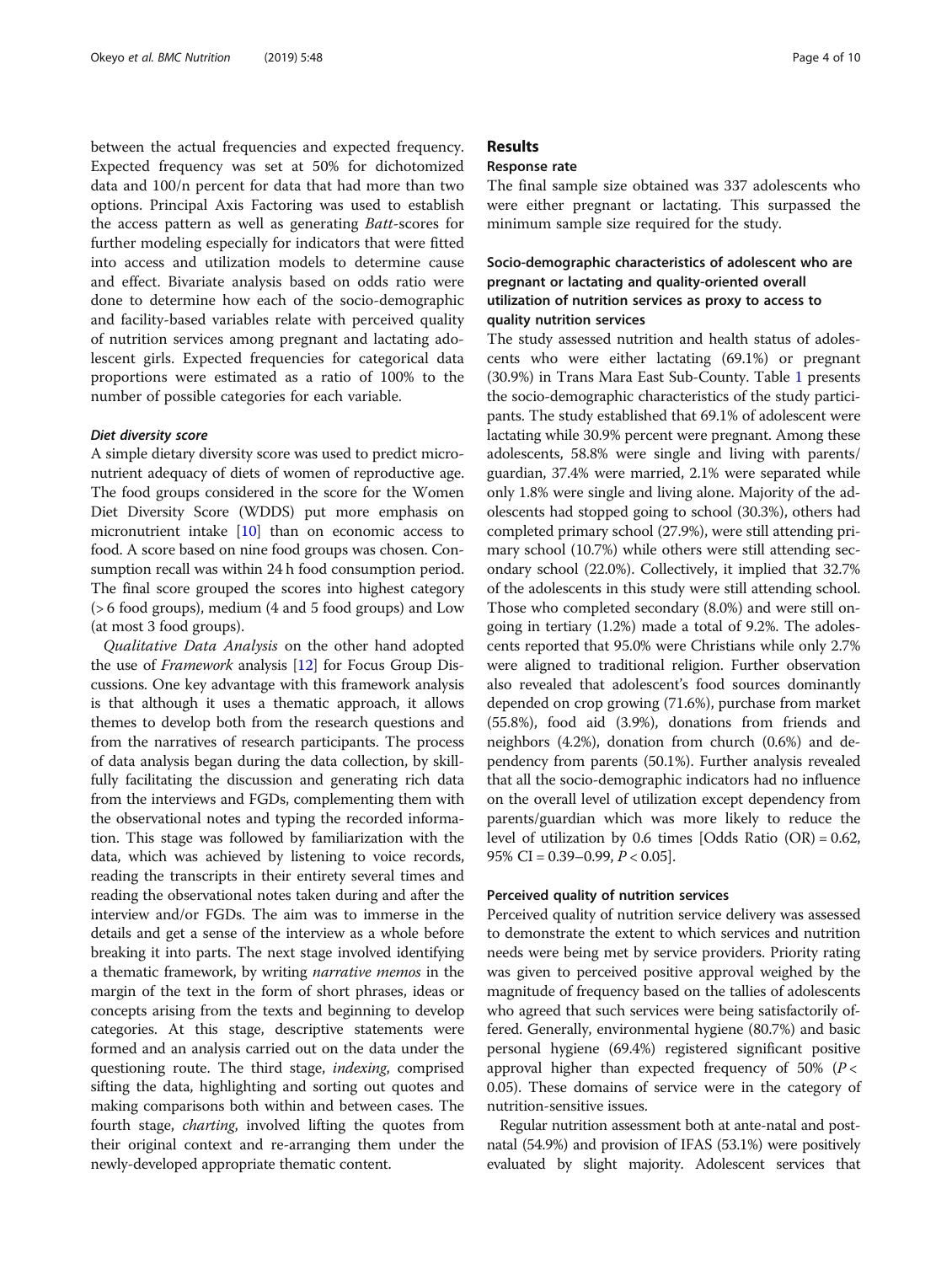| Characteristics ( $n = 337$ )          | Frequency      | Percentage               | <b>OR</b> | 95% CI         |
|----------------------------------------|----------------|--------------------------|-----------|----------------|
| Age [Mean (SD) = 16.3 (2.2)years]      | 337            | $\overline{\phantom{0}}$ | 0.91      | $0.77 - 1.09$  |
| Adolescent status                      |                |                          |           |                |
| Lactating                              | 233            | 69.1                     | 1.00      |                |
| Pregnant                               | 104            | 30.9                     | $0.49*$   | $0.29 - 0.81$  |
| Marital status                         |                |                          |           |                |
| Single living with Parent/Guardian     | 198            | 58.8                     | 1.00      |                |
| Married                                | 126            | 37.4                     | 1.12      | $0.19 - 6.50$  |
| Separated                              | 7              | 2.1                      | 0.74      | $0.16 - 3.60$  |
| Single living alone                    | 6              | 1.8                      | 0.97      | $0.58 - 1.66$  |
| Highest level of education             |                |                          |           |                |
| Primary Completed                      | 94             | 27.9                     | 1.00      |                |
| Primary Ongoing                        | 36             | 10.7                     | 1.83      | $0.18 - 18.40$ |
| Secondary Ongoing                      | 74             | 22.0                     | 2.88      | $0.29 - 28.60$ |
| Secondary Completed                    | 27             | 8.0                      | 6.00      | $0.56 - 64.00$ |
| Stopped Going to School                | 102            | 30.3                     | 3.52      | $0.35 - 35.00$ |
| Tertiary Ongoing                       | 4              | 1.18                     |           |                |
| Religion                               |                |                          |           |                |
| Others, Specify                        | 14             | 4.2                      | 1.00      |                |
| Christian                              | 323            | 95.8                     | 0.44      | $0.04 - 5.30$  |
| Source of food                         |                |                          |           |                |
| Own agricultural production            | 240            | 71.6                     | 1.00      |                |
| Purchase from market                   | 187            | 55.8                     | 1.44      | $0.93 - 2.27$  |
| Food aid                               | 13             | 3.9                      | 0.75      | $0.23 - 2.49$  |
| Donation from neighbors and/or friends | 14             | 4.2                      | 1.11      | $0.36 - 3.42$  |
| Church donation                        | $\overline{2}$ | 0.6                      | 1.66      | $0.09 - 30.60$ |
| Dependency on parent or guardians      | 168            | 50.1                     | $0.62*$   | $0.39 - 0.99$  |

<span id="page-4-0"></span>**Table 1** Socio-demographic characteristics of adolescent who are lactating and pregnant

Frequencies and percentages were determined as descriptive statistics for all categories of the socio-demographic characteristics. \*  $P \le 0.05$ , logistic regression analysis; OR = Odds Ratio; Ref = reference group

performed significantly below the expected average prevalence included lactation management and processes (5.6%), access to nutrition supplements (17.5%), referrals for malnutrition (16.6%), nutrition support (26.1%), deworming (30.9%), regular follow ups (32.6%) and sexual and reproductive health sensitive to nutrition (48.7%) (Fig. [I](#page-5-0)).

Further analysis to qualitatively explore the extent to which the adolescents were satisfied with nutrition services was mainly assessed by adolescents' mothers in a focus group discussion (FGD). In the FGD as captured below, the general response demonstrated elaborated contentment with the service provision. However, the nature of contentment only displays psychological comfort and motivation which had nothing to do with nutrition-specific issues.

R6- Yes in reality when I was pregnant, I was advised and given morale and due to that I was really very happy...

R2- Yes, I think they are satisfied because after talking with the doctor, she will realize it is normal to everyone and she can find support from community at large.

## Quality of food based on diet diversity

Quality of food was based on previous diet diversity classification [[13\]](#page-8-0). Adolescents who were pregnant or lactating isolated three forms of classification. High quality mark was assigned to  $> 6$  food groups where only 1.5% of adolescents confirmed to have been met. Significant majority of adolescents (61.7%), expectant or lactating, registered medium mark after meeting 4–5 food groups ( $P < 0.05$ ). Low mark (at most 3 food groups) was registered by 36.8% which was significantly below the expected frequency of 33.3% (Average percent for each category for the variable i.e. 100%/3).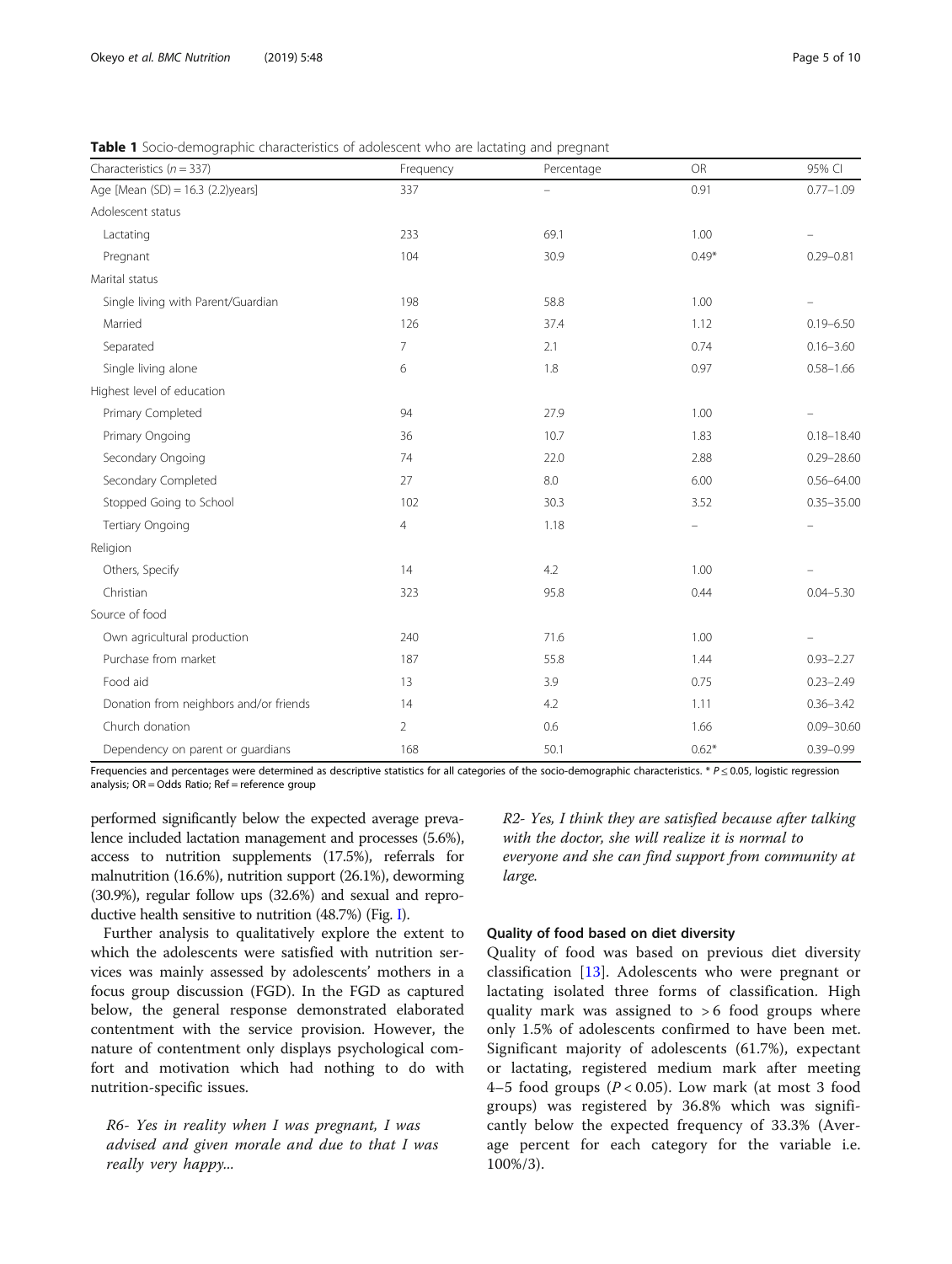<span id="page-5-0"></span>

## Facility-based determinants to overall utilization of critical services and products related to pregnant and lactating adolescents and their children

Overall adherence to utilization as proxy to quality care was assessed by dichotomizing the seven service domains (i.e. Collection and use of IFAS, Regular nutrition assessment, Practice of quality of diet, Use of RUTS/ RUSF, Vitamin A supplementation for the child, Use of ITNs, Regular visit for Nutrition education and counselling and overall adherence to utilization) such that adolescents who scored 4 and 5 consistently on 4 items of adherence were weighted as 1(one) while those who scored the same on less than three items were weighted as 2 (two). Logistics regression model with overall adherence as dependent variable was established to determine how facility factors influence adherence based on odds ratios (Table [2\)](#page-6-0). Results demonstrated that overall utilization of critical nutrition services depended on some selected indicators of service provider, facility type, distance and methods of conveying nutrition advice by service providers.

Within service provider framework, both a nutritionist and nurse emerged as critical determinants of overall utilization of services. A nutritionist was more likely to increase overall utilization by  $3.18$  times (OR =  $3.18$ ,  $95\%$ )  $CI = 1.50 - 6.60$ ,  $P = 0.002$ ). Likewise, a nurse was more likely to increase overall utilization by 2.7 times ( $OR =$ 2.70, 95% CI = 1.40–5.30,  $P = 0.005$ ). Other cadres had no significant influence on utilization.

An assessment of facility networks isolated only public health center as the key determinant of overall utilization. Public health centers were more likely to increase utilization by 4.52 times (OR = 4.52, 95% CI = 1.50–13.50,  $P = 0.007$ . The other types of health facilities other than public health centres had no influence

on overall utilization of adolescent's nutrition services (Table [2\)](#page-6-0). Further assessment of the distance to facility identified both distances as key determinants of overall utilization as those resident  $\langle 1 \text{ km} \rangle$  from the facilities were 2.4 times more likely to utilize the facilities ( $OR =$ 2.42, 95% CI = 1.20–4.80,  $P = 0.012$ ) while those resident 1-5 km were 5.3 times more likely to utilize the services  $(OR = 5.34, 95\% \text{ CI} = 1.90 - 15.10, P = 0.002)$ . Finally, on methods of conveying messages, those who received the messages through IEC materials were 7.8 more likely to utilize the services (OR = 7.85, 95% CI = 1.50–40.50,  $P =$ 0.014) while for those who received the messages through face-to-face, they were 3.9 times more likely to utilize the services (OR = 3.91, 95% CI = 1.30–11.90,  $P =$ 0.016) (Table [2\)](#page-6-0).

## **Discussion**

## Socio-demographic factors and quality of nutrition services

The current study was designed to elucidate the sociodemographic and facility-based perceived quality of nutrition services in determining adolescents' access and utilization of nutritional advice and services in Trans-Mara East Sub-County, Narok County, Kenya. The study revealed that most socio-demographic factors did not have any influence on the level of utilization of nutrition services. The most significant factors were more related to the status of the adolescent, for example, the lactating group were more likely not to utilize services as compared to pregnant ones. Furthermore, the dependency on parent/guardian somehow reduced the level of utilization. This outcome observably diverged from previous studies finding which isolated education level as a critical determinant of nutrition services  $[1-3]$  $[1-3]$  $[1-3]$  $[1-3]$ . The findings of the current study contradicted the practical norm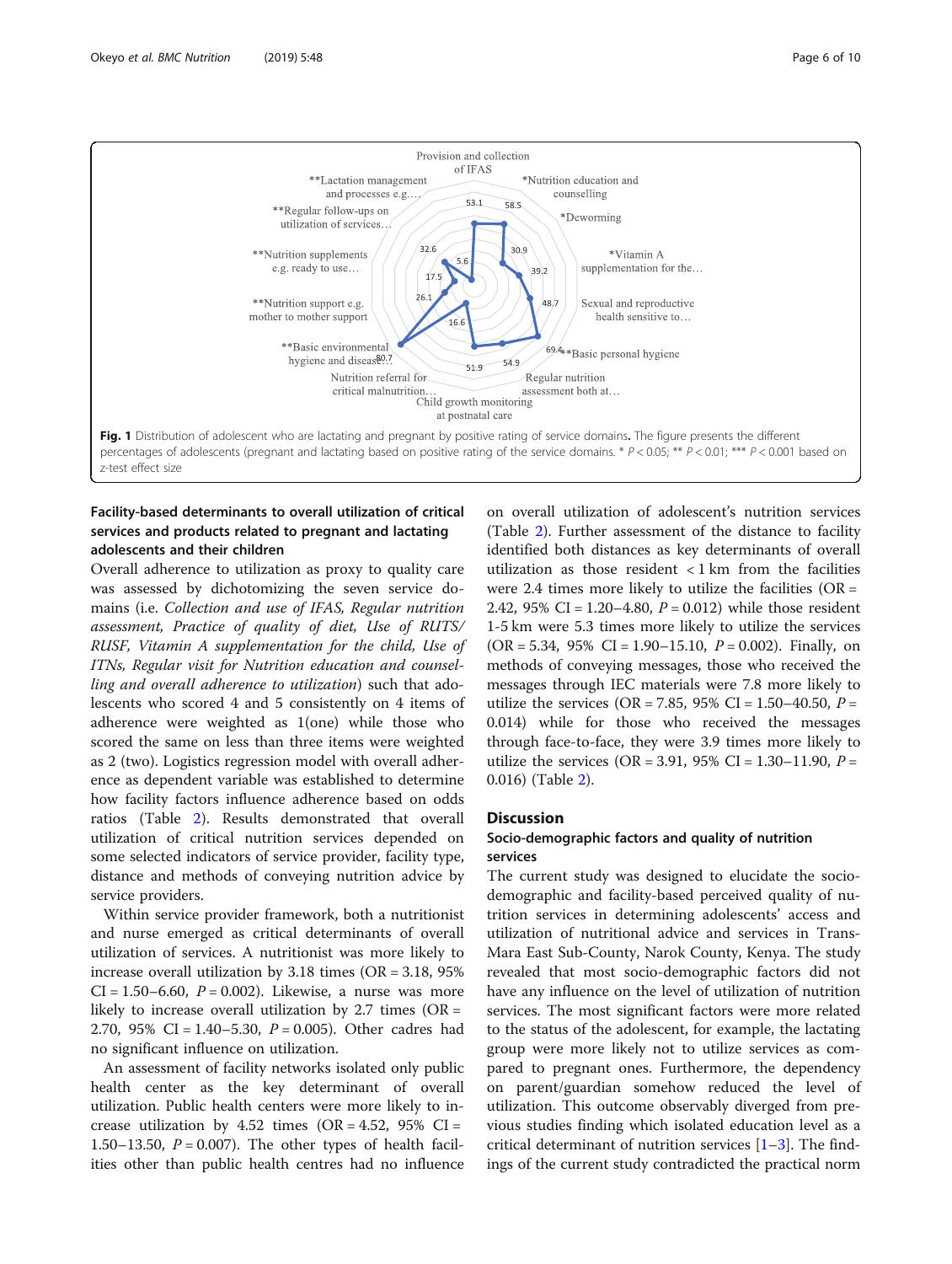<span id="page-6-0"></span>Table 2 Facility-related determinants of overall utilization of

| critical services and products                |         |                |  |  |
|-----------------------------------------------|---------|----------------|--|--|
| Factor                                        | OR      | 95% CI         |  |  |
| Service provider                              |         |                |  |  |
| #Nutritionists                                | $3.18*$ | $1.50 - 6.60$  |  |  |
| Nurse                                         | $2.70*$ | $1.40 - 5.30$  |  |  |
| Clinical Officer                              | 1.64    | $0.70 - 3.70$  |  |  |
| CHVs                                          | 1.08    | $0.50 - 2.20$  |  |  |
| Community Development Social Worker           | 0.29    | $0.10 - 1.50$  |  |  |
| Pharmacists                                   | 0.39    | $0.06 - 2.70$  |  |  |
| Type of facility                              |         |                |  |  |
| #Public dispensaries                          | 1.27    | $0.60 - 3.00$  |  |  |
| Private clinic                                | 0.44    | $0.20 - 1.30$  |  |  |
| Private hospital                              | 1.84    | $0.10 - 27.10$ |  |  |
| Public hospital                               | 0.25    | $0.01 - 6.50$  |  |  |
| Public Health Centre                          | $4.52*$ | 1.50-13.50     |  |  |
| CBO and NGO health project                    | 0.59    | $0.20 - 1.80$  |  |  |
| FBO project                                   | 1.61    | $0.40 - 6.10$  |  |  |
| At school                                     | 0.81    | $0.40 - 1.70$  |  |  |
| Distance facility                             |         |                |  |  |
| $# < 1$ km                                    | $2.42*$ | 1.20-4.80      |  |  |
| 1-5 km                                        | $5.34*$ | 1.90-15.10     |  |  |
| Methods of conveying messages                 |         |                |  |  |
| #Video clips                                  | 1.00    |                |  |  |
| IEC materials e.g. brochures leaflet etc.     |         | 1.50-40.50     |  |  |
| Face-to-face                                  |         | $1.30 - 11.90$ |  |  |
| Social media e.g. WhatsApp and Facebook pages |         | $0.10 - 1.40$  |  |  |
| Radio broadcasting                            |         | $0.70 - 2.30$  |  |  |

 $*P \le 0.05$ , logistic regression analysis; CI=Confidence Interval; OR = Odds Ratio. CHVs = Community Health Volunteers; CBO=Community-based organizations;  $NGO$ =Non-governmental organizations:  $FBO$ =Faith-based organizations:  $\textit{IEC}$  = Information Education and Communication. For the initial regression analyses, the factor marked # was used as the reference group

on the issue of education  $[4, 5, 14]$  $[4, 5, 14]$  $[4, 5, 14]$  $[4, 5, 14]$  $[4, 5, 14]$  $[4, 5, 14]$  that provides evidence on positive health benefits associated with the level of education in the context of a socio-ecological model of health. This was unexpected since it is known that school education increases the mother's knowledge in regards to biological facets of human beings, common health problems, and healthy habits as included in standard school curricula. Similarly, educated mothers are more likely to be able to read comprehensibly and thereby understand better. As such, they are expected to understand health education messages presented in mass media and through other methods more than the lesseducated ones. This deviation from the norm in this study population could be more related to the fact that this population totally dissociate literacy levels from their health issues. Other subject characteristics listed in the results were insignificant. In this study group, assuming that the education level was comparable, other factors outside the socio-demographics may apparently play more role in determining access and utilization of the essential nutritional services.

## Quality of nutrition advice and services

Rating of quality of services provided to adolescents who are pregnant and lactating revealed general satisfaction from the adolescents themselves. However, adolescents individually demonstrated low positive rating for the number of common services sought at facilities thus demonstrating a knowledge gap among the availability of such services. Conversely, the services could be entirely missing within the community structures.

Assessment of actual quality based on diet diversity revealed a reasonable proportion of those that do not meet the minimum food groups (36.8%) within a recall period of 1 week. Diet diversity is a central factor in health of adolescent who are pregnant and lactating as it is a key contributor to good health nutrition status. Optimal growth and development of adolescence is a composite of a balanced diet with essential vitamins and minerals from a variety of foods. If pregnancy comes into play at this stage and the nutritional needs of the adolescents are not fully met, consequences such as nutritional deficiencies, birth defects and propagation of the undernutrition cycle to future generation becomes inevitable [[15\]](#page-8-0). Alam (2010) defines dietary diversity as an intake of adequate foods from a variety of food groups for optimal health, whereas, at an individual level, dietary diversity reveals the dietary quality exhibited by the adequacy of micronutrients in a diet. At the household level, it reflects the measure of access to foods, that is, access to quality foods especially of animal origin for a number of days and/or week(s)  $[16]$  $[16]$ . This implies that the about a third of adolescents who did not seem to access adequate or quality diet were at high risk of malnutrition and may potentially not achieve optimal health.

Several studies from different developing countries showed that poor people often face difficulties in accessing a diversified diet. Access is key to utilization but awareness of these food-based dietary guidelines is critical in equipping adolescents with knowledge and a more promising effect than access [[15,](#page-8-0) [17,](#page-8-0) [18](#page-8-0)]. In a previous study, lack of knowledge was positively correlated with poor eating practices of the adolescents and entry into pregnancy with iron deficiency anemia with concomitant episodes of micronutrient deficiencies that undesirably affects the health of the developing fetus [\[19](#page-8-0)]. On the contrary, their eating and lifestyle behaviors were inclined to factors such as personal and cultural beliefs, perceptions, peer influences, food preferences, media, cost of food and the way the child was brought up [\[19](#page-8-0)]. Adolescent nutrition programs should then emphasize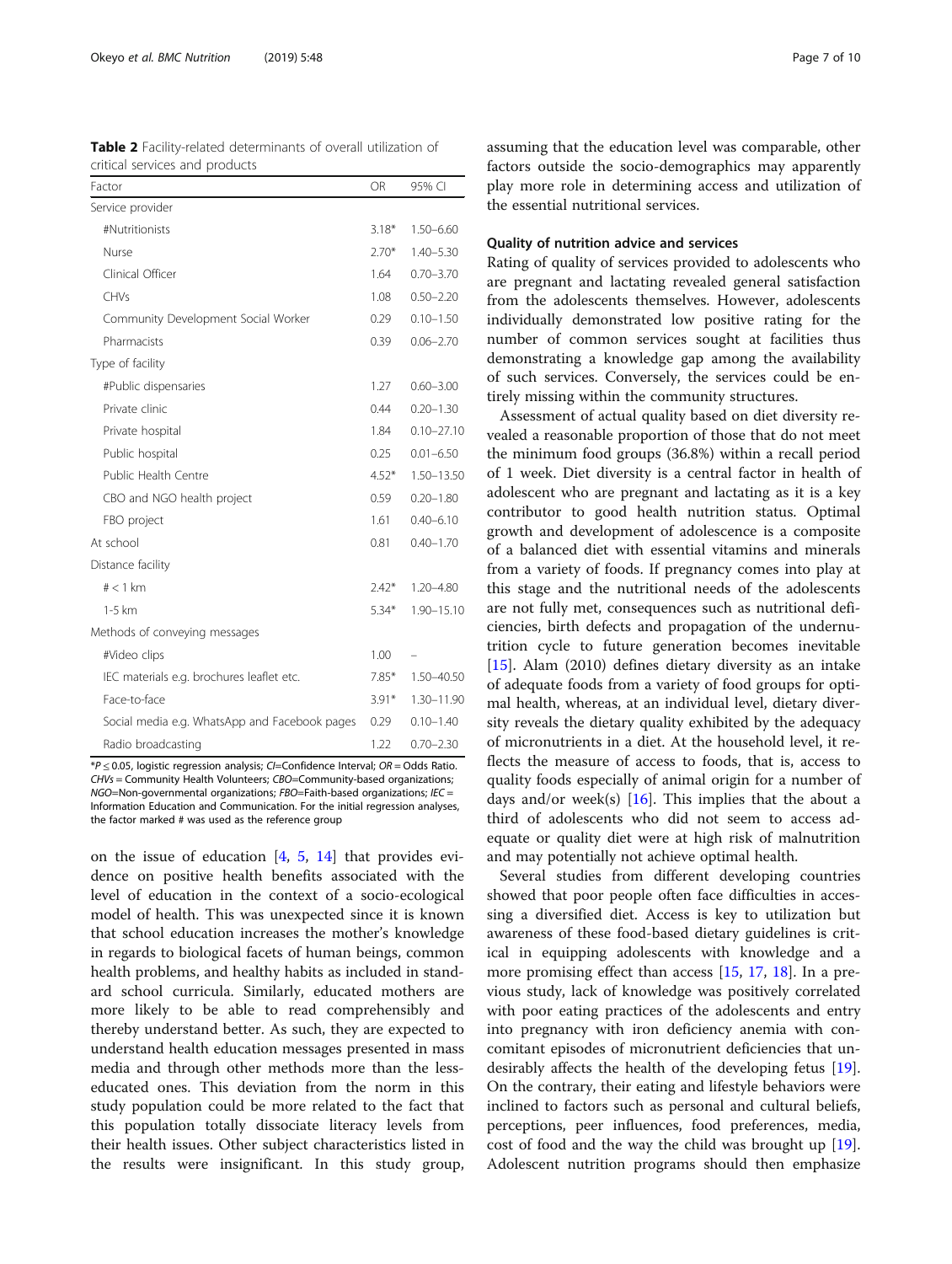on promoting access of health services through delivering knowledge on nutrition and empowering them on food and nutrition security at an individual and house-hold level [\[18](#page-8-0), [20](#page-9-0)]. This may be done by allowing adolescents to engage on small-scale entrepreneurial income generating activities. Youth oriented farm support would be very useful in this context. Further discussions with adolescents revealed attempts to improve their knowledge on quality food and healthy diet during pregnancy and lactation. This area of focus somehow endeavors to sanction the scientific arguments on the role knowledge has on access to quality nutrition services and hence good status among the adolescents.

## Facility-based determinants to quality-oriented overall utilization of critical nutrition services and products related to pregnant and lactating adolescents and their children

This study identified key critical facility-based determinants of nutrition service delivery. Two key service providers that were isolated as critical in nutrition included nutritionists and the nurse. This shows that the providers are the most effective change agents where more resources could be invested. Since a nutritionist is properly trained on technical issues, they would be most appropriate in-service delivery to the adolescents than any other cadres. A more direct implications of our findings is that investing more on nutritionists at health facility level would impact positively on overall utilization of services by the adolescents. This outcome seems to be in line with the argument which identified inadequate numbers of skilled health care workers as functions of appropriate quality of maternal healthcare [\[8](#page-8-0)].

Despite the fact that nurses would also impact positively on overall utilization of nutrition services, in many cases, they are only useful on matters of nutrition due to lack of enough nutritionists to be engaged to offer such services. As a matter of fact, a nurse is not adequately trained on technical matters of nutrition and would require enhanced capacity on this subject for them to act as a stop-gap measure on service deliveries.

Public health centres also appeared to positively influence utilization of nutrition services. This outcome may be explained by the fact that nutrition cadres are at the moment placed to operate at health centres level. This cadre is not yet deployed at dispensary level even though dispensaries are widely used. Somehow, distance of < 5 km, had potential to improve services that were utilized. This points out to the fact that resources associated with nutrition services need to be placed closer to the adolescents to improve access including deployment of personnel. Distance from the health facility has been associated with access and utilization of nutrition services among the adolescents in previous studies [[4,](#page-8-0) [21](#page-9-0), [22](#page-9-0)]. However, satellite facilities with appropriate personnel would bring more impact. In many community setups, dispensaries are close to users and as such, these facilities may only need upscaling of nutrition services to improve utilization. Reducing the distance to the nearest health care facilities, irrespective of the type of the provider, is likely to raise demand for health care services. However, this must be accompanied by the availability of necessary nutritional services and well-trained personnel.

Our study also showed that on methods of conveying messages, those who received the messages through IEC materials were 7.8 more likely to utilize the services  $(OR = 7.85, 95\% \text{ CI} = 1.50 - 40.50, P = 0.014)$  while for those who received the messages through face-to-face, they were 3.9 times more likely to utilize the services  $(OR = 3.91, 95\% \text{ CI} = 1.30 - 11.90, P = 0.016)$ . It became apparent in the current study that IEC materials and face-to-face were effective in communicating information that enhanced utilization of nutrition services. IEC in the current set-up comprised of a range of approaches, activities, and outputs which were collectively used to convey nutrition-related messages. Within the health centres/clinics within our study site, there were posters hanging on the clinic walls, with a range of targeted interpersonal communication to the pregnant and lactating adolescents. This seemed to auger well with the face-to-face discussions as the approaches were well integrated to an enhanced education on existing nutrition programmes thus increasing utilization of the services. Kreps (1988) [\[23](#page-9-0)] posits that health information are integral in health decision taking, health care management and play a vital role in health-seeking behaviour. He points out that the information provided regularly through access of information have the potential to influence the audience as currently observed in the current study.

## Conclusion

The study revealed that coverage was below average and a positive weight attached to a wide range of nutritionspecific and -sensitive services for adolescents, which were being met. Nutrition-specific services that had below 50% coverage for positive weight included nutrition support characterized by mother-to-mother support group, vitamin A supplementation, food supplementation, lactation management and processes and nutrition referrals for critical malnutrition episodes. Nutritionsensitive service area that received below average coverage for positive weight included deworming and regular follow-ups on utilization of services. Further examination of the practice of quality diet as a proxy of access to nutrition advise and services revealed that a higher proportion than expected frequency still do not meet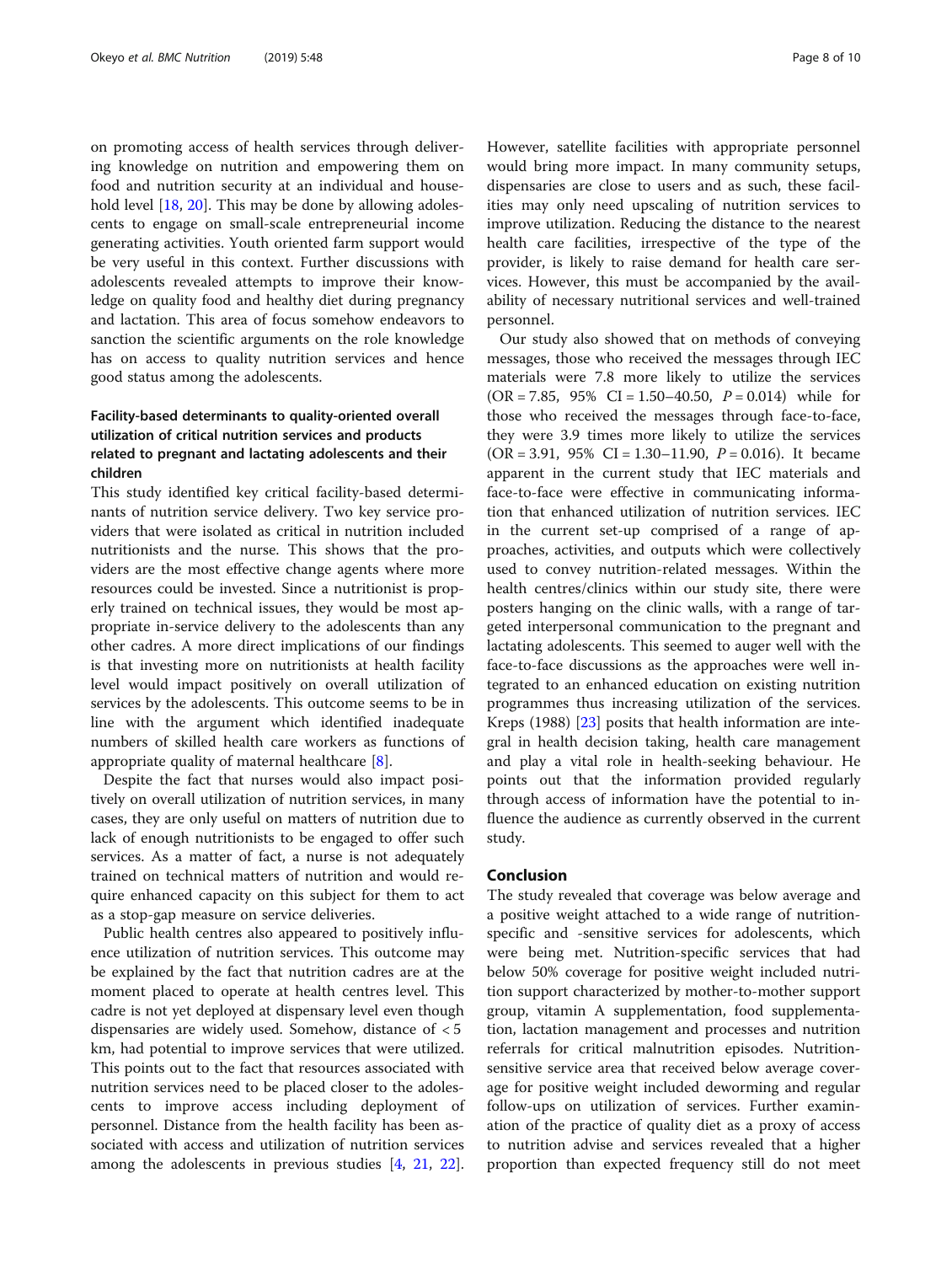<span id="page-8-0"></span>the minimum number of food groups (at least 4 groups) to reach the medium diet diversity. Critical facility-based determinants of utilization of nutrition services include personnel (mainly nutritionist and nurse), distance and IEC materials. Information Education Communication need to be integrated during service delivery. Empowering adolescents who are pregnant and lactating on food and nutrition security at an individual and household level may be done by allowing adolescents to engage on small-scale entrepreneurial income generating activities. Other important issues to consider during interventions may include all categories of maternal health literacy for example functional-related (reading, writing, numeracy and basic understanding of health conditions), interactiverelated (how women communicate with health care providers and others and apply this information to their health and the health of their child/ren) and critical components (analysing information and using it to exert greater control over their health and the health of their children at the individual and community levels) as proposed by Nutbeam [[24](#page-9-0)].

## Supplementary information

Supplementary information accompanies this paper at [https://doi.org/10.](https://doi.org/10.1186/s40795-019-0316-5) [1186/s40795-019-0316-5.](https://doi.org/10.1186/s40795-019-0316-5)

Additional file 1. This is the questionnaire used to generate the quantitative data on this article which is provided as Additional file 1: S1

Additional file 2. These are the dataset supporting the conclusions of

this article which is provided as Additional file 2: S2.

#### Acknowledgements

We are grateful to the Anglican Church of Africa (ACK), Kilgoris for support. We are indebted to the study participants who took part in the study. We further appreciate the technical support accorded to us by Hillary Cornish, Tiphaine Valois, Paula Plaza and Laura Adams, all of Christian-Aid, UK.

## Availability of data and material

All data generated or analyzed during this study are included in this published article (and its supplementary information files—see Supplementary File II).

#### Author's contributions

DOO, SG, EOM, COO, ZOO, MO, RKN, NO, SE and CO: designed, carried out the study in the rural population and participated in the drafting of the manuscript. DOO, SG, CO: performed statistical analyses and participated in the drafting of the manuscript. All authors read and approved the final manuscript.

#### Funding

Christian-Aid UK provided funds for logistical support as part of their community outreach programs in Kenya. However, the funding body did not participate in the design of the study, collection, analysis, and interpretation of data and in writing of the manuscript.

#### Ethics approval and consent to participate

The study was approved by the Maseno University Ethics Review Committee. Informed written consent was obtained from the all study participants prior to carrying out the study. For those below the legal consenting age, the parents/guardians provided additional consent.

#### Consent for publication

Not Applicable.

#### Competing interests

The authors declare that they have no competing interests.

## Author details

<sup>1</sup> Kenya Nutritionists and Dieticians Institute, Nairobi P. O. Box 20436-00100 Kenya. <sup>2</sup>Department of Religion, Theology and Philosophy, Maseno University, School of Arts and Social Science, Maseno, Kenya. <sup>3</sup>Christian Aid-UK, P. O. Box 13864-00800, Nairobi, Kenya. <sup>4</sup>Christian Aid-UK, 35 Lower Marsh, London SE1 7RL, UK.<sup>5</sup> Department of Biomedical Science and Technology, Maseno University, School of Public Health and Community Development, Maseno, Kenya.

## Received: 2 January 2019 Accepted: 14 October 2019 Published online: 06 November 2019

#### References

- 1. Saikia N, Singh AS. Does type of household affect maternal health? Evidence from India. J Biosoc Sci. 2009;41(3):329–53.
- 2. Sunil TS, Rajaram S, Zottarelli LK. Do individual and program factors matter in the utilization of maternal care services in rural India? A theoretical approach. Soc Sci Med. 2006;62(8):1943–57.
- 3. Navaneetham K, Dharmalingam A. Utilization of maternal health care services in southern India. Soc Sci Med. 2002;55(10):1849–69.
- 4. Ahmed S, Creanga AA, Gillespie DG, Tsui AO. Economic status, education and empowerment: implications for maternal health service utilization in developing countries. PLoS One. 2010;5(6):e11190.
- 5. Celik Y, Hotchkiss DR. The socioeconomic determinants of maternal health care utilization in Turkey. Soc Sci Med. 2000;50(12):1797–806.
- 6. Muldoon KA, Galway LP, Nakajima M, Kanters S, Hogg RS. Health system determinants of infant, child and maternal mortality: A cross-sectional study of UN member countries. Glob Health. 2011:7(42).
- 7. Rani M, Lule E. Exploring the socioeconomic dimension of adolescent reproductive health: a multi country analysis. Int Fam Plan Perspect. 2004; 30(3):110–7.
- 8. Chamberlain J, Watt S, Mohide P, Muggah H, Trim K, Bantebya Kyomuhendo G. Women's perception of self-worth and access to health care. Int J Gynecol Obstet. 2007;98(1):75–9.
- Statistics CBo. Kenya demographic and health survey 2014 the DHS program. Nairobi, Kenya: Ministry of Health; 2014.
- 10. Okeyo DO, Gumo S, Munde EO, Opiyo CO, Omungo ZO, Olyaro M, Ndirangu RK, Ogbureke N, Efange S, Ouma C. Nutritional service needs of pregnant and lactating adolescent girls in trans-Mara east Sub-County, Narok County: focus on access and utilization of nutritional advice and services. BMC Pregnancy Childbirth. 2019;19(1):229.
- 11. Cochran WG. Sampling Techniques. New York: Wiley; 1963.
- 12. Ritchie J, Spencer L: Qualitative data analysis for applied policy research. In Analyzing Qualitative Data. [A Bryman and RG Burgess, editors]. London: Routledge. 1994:173–194.
- 13. Gina K, Terri B, Drop M. Guidelines for measuring household and individual dietary Diverity. UN: FAO; 2013.
- 14. Zimmermann L, Gerhardstein P, Moser A, Grenell A, Dickerson K, Yao C, Barr R. Do semantic contextual cues facilitate transfer learning from video in toddlers? Front Psychol. 2015:6(561).
- 15. Choudhary S, Mishra CP, Shukla KP. Dietary pattern and nutrition related to knowledge of rural adolescent girl. Ind J Prev Soc Med. 2010;41(3):4.
- 16. FAO: Food and Agriculture Organization. Guidelines for measuring household and individual dietary diversity. Rome, Italy: Food and Agriculture Organization of the United Nations. 2011.
- 17. Mirmiran P, Azadbakht L, Esmaillzadeh A, Azizi F. Dietary diversity score in adolescents - a good indicator of the nutritional adequacy of diets: Tehran lipid and glucose study. Asia Pac J Clin Nutr. 2004;13(1):56–60.
- 18. Ruel MT. Is dietary diversity an indicator of food security or dietary quality? A review of measurement issues and research needs. Food Nutr Bull. 2003; 24(2):231–2.
- 19. Workicho A, Belachew T, Feyissa GT, Wondafrash B, Lachat C, Verstraeten R, Kolsteren P. Household dietary diversity and animal source food consumption in Ethiopia: evidence from the 2011 welfare monitoring survey. BMC Public Health. 2016;16(1):1192.